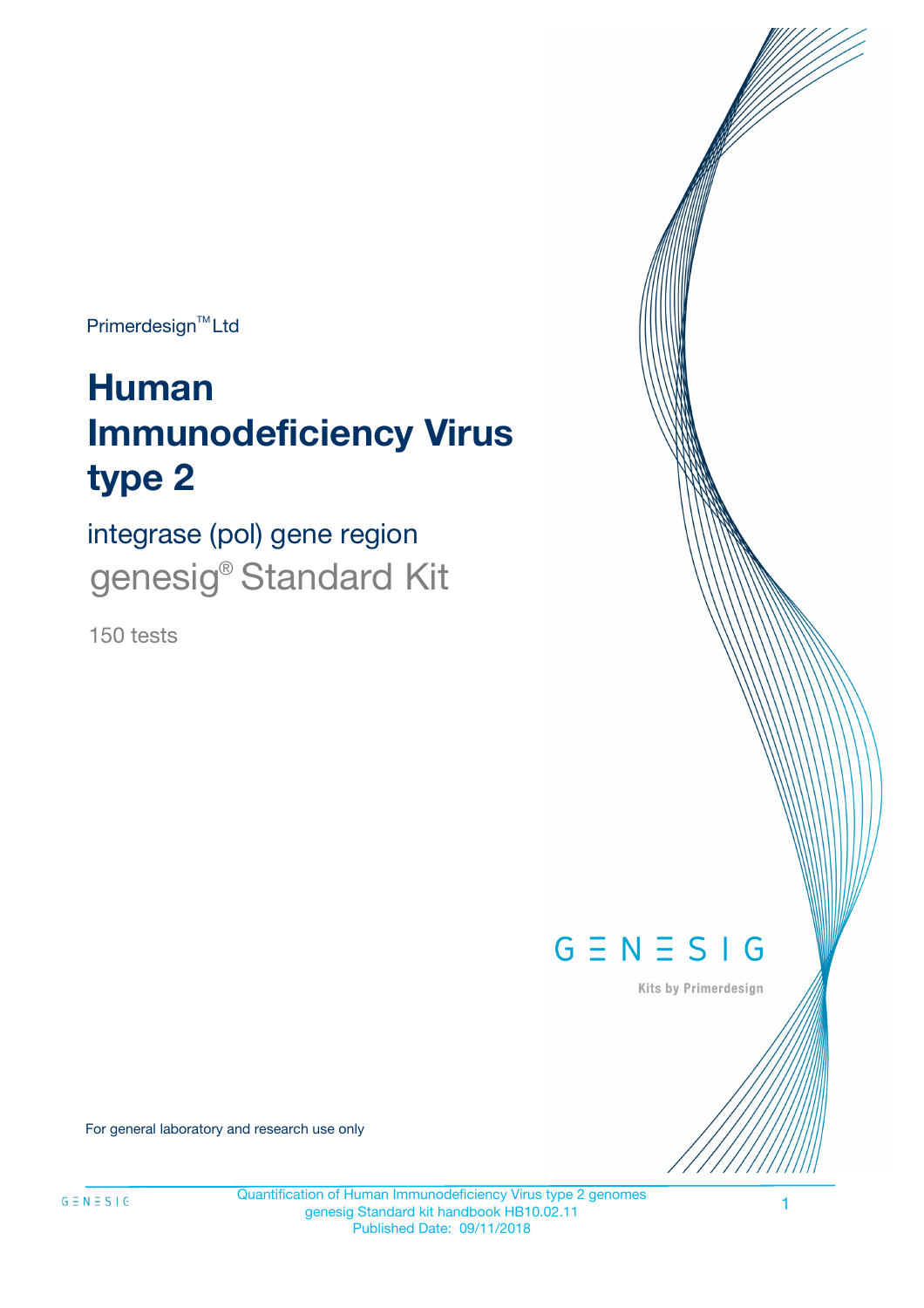# Introduction to Human Immunodeficiency Virus type 2

Human immunodeficiency virus (commonly known as HIV, and formerly known as HTLV-III and lymphadenopathy-associated virus) is a retrovirus that is the cause of the disease known as AIDS (Acquired Immunodeficiency Syndrome), a syndrome where the immune system begins to fail, leading to many life-threatening opportunistic infections.

HIV is transmitted through direct contact of a mucous membrane with a bodily fluid containing HIV, such as blood, semen, vaginal fluid, preseminal fluid or breast milk. This transmission can come in the form of: penetrative (anal or vaginal) sex; oral sex; blood transfusion; contaminated needles; exchange between mother and infant during pregnancy, childbirth, or breastfeeding; or other exposure to one of the above bodily fluids.

Infection in humans is now pandemic. As of January 2006, the Joint United Nations Programme on HIV/AIDS (UNAIDS) and the World Health Organization (WHO) estimate that AIDS has killed more than 25 million people since it was first recognized on December 1, 1981, making it one of the most destructive pandemics in recorded history. In 2005 alone, AIDS claimed an estimated 2.4—3.3 million lives, of which more than 570,000 were children. [1] A third of these deaths are occurring in sub-Saharan Africa, retarding economic growth by destroying human capital. Current estimates state that HIV is set to infect 90 million people in Africa, resulting in a minimum estimate of 18 million orphans.[2] Antiretroviral treatment reduces both the mortality and the morbidity of HIV infection, but routine access to antiretroviral medication is not available in all countries.[3]

Two species of HIV infect humans: HIV-1 and HIV-2. HIV-1 is hypothesized to have originated in southern Cameroon after jumping from wild chimpanzees (Pan troglodytes troglodytes) to humans during the twentieth century. HIV-2 is hypothesized to have originated from the Sooty Mangabey (Cercocebus atys), an Old World monkey of Guinea-Bissau, Gabon, and Cameroon. HIV-1 is more virulent, more easily transmitted and is the cause of the majority of HIV infections globally, while HIV-2 is less easily transmitted and is largely confined to West Africa.

#### **References**

1: Joint United Nations Programme on HIV/AIDS (2006). "Overview of the global AIDS epidemic", 2006 Report on the global AIDS epidemic (PDF format). Retrieved on 2006-06-08. 2: Joint United Nations Programme on HIV/AIDS. AIDS epidemic update, 2005. (PDF format) Retrieved on 2006-02-28.

3: Palella, F. J. Jr, Delaney, K. M., Moorman, A. C., Loveless, M. O., Fuhrer, J., Satten, G. A., Aschman and D. J., Holmberg, S. D. (1998). "Declining morbidity and mortality among patients with advanced human immunodeficiency virus infection. HIV Outpatient Study Investigators". N. Engl. J. Med 338 (13): 853-860. PubMed.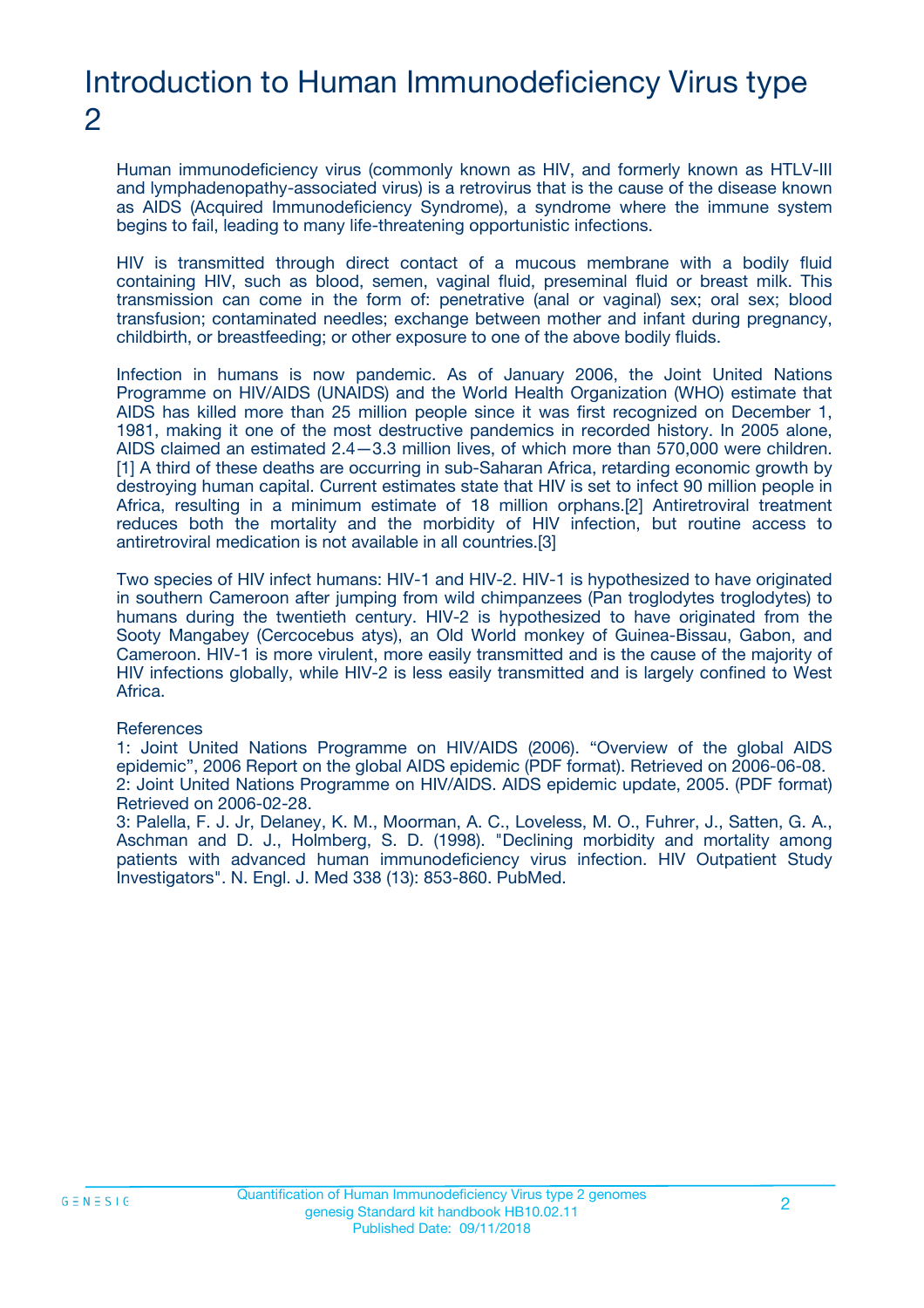# **Specificity**

The Primerdesign genesig Kit for Human Immunodeficiency Virus type 2 (HIV2) genomes is designed for the in vitro quantification of HIV2 genomes. The kit is designed to have a broad detection profile. Specifically, the primers represent 100% homology with over 95% of the NCBI database reference sequences available at the time of design.

The dynamics of genetic variation means that new sequence information may become available after the initial design. Primerdesign periodically reviews the detection profiles of our kits and when required releases new versions.

The HIV-2 primers have been designed for the specific and exclusive in vitro quantification of both subtypes A and B but not subtypes C-G. The target sequence (pol) is highly conserved and has previously been shown to be a good genetic marker for HIV-2 detection in other real time PCR based studies (damond F et.al 2002). The primers and probe sequences in this kit have 100% homology with with over 95% of reference sequences contained in the NCBI database based on a comprehensive bioinformatics analysis. Representative sequences from subtypes A and B are included in the polygenetic tree below.

If you require further information, or have a specific question about the detection profile of this kit then please send an e.mail to enquiry@primerdesign.co.uk and our bioinformatics team will answer your question.

Fig.1 Accession numbers for detected HIV-2 isolates

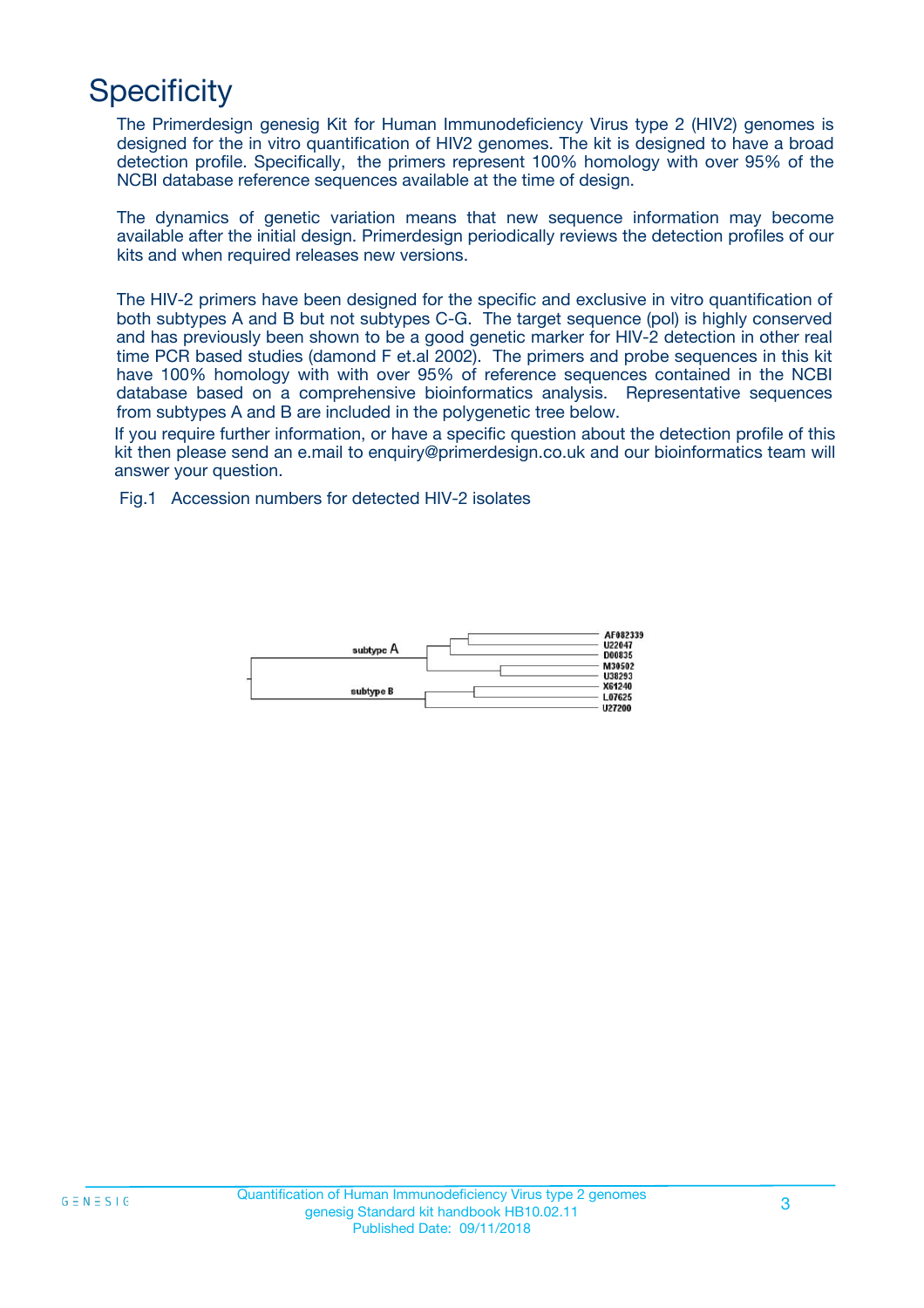# Kit contents

- **HIV2 specific primer/probe mix (150 reactions BROWN)** FAM labelled
- **HIV2 positive control template (for Standard curve RED)**
- **RNase/DNase free water (WHITE)** for resuspension of primer/probe mixes
- **Template preparation buffer (YELLOW)** for resuspension of positive control template and standard curve preparation

## **Reagents and equipment to be supplied by the user**

#### **Real-time PCR Instrument**

#### **Extraction kit**

This kit is recommended for use with genesig Easy DNA/RNA Extraction kit. However, it is designed to work well with all processes that yield high quality RNA and DNA with minimal PCR inhibitors.

**oasigTM lyophilised OneStep or Precision**®**PLUS OneStep 2X RT-qPCR Master Mix** Contains complete OneStep RT-qPCR master mix

**Pipettors and Tips**

**Vortex and centrifuge**

**Thin walled 1.5 ml PCR reaction tubes**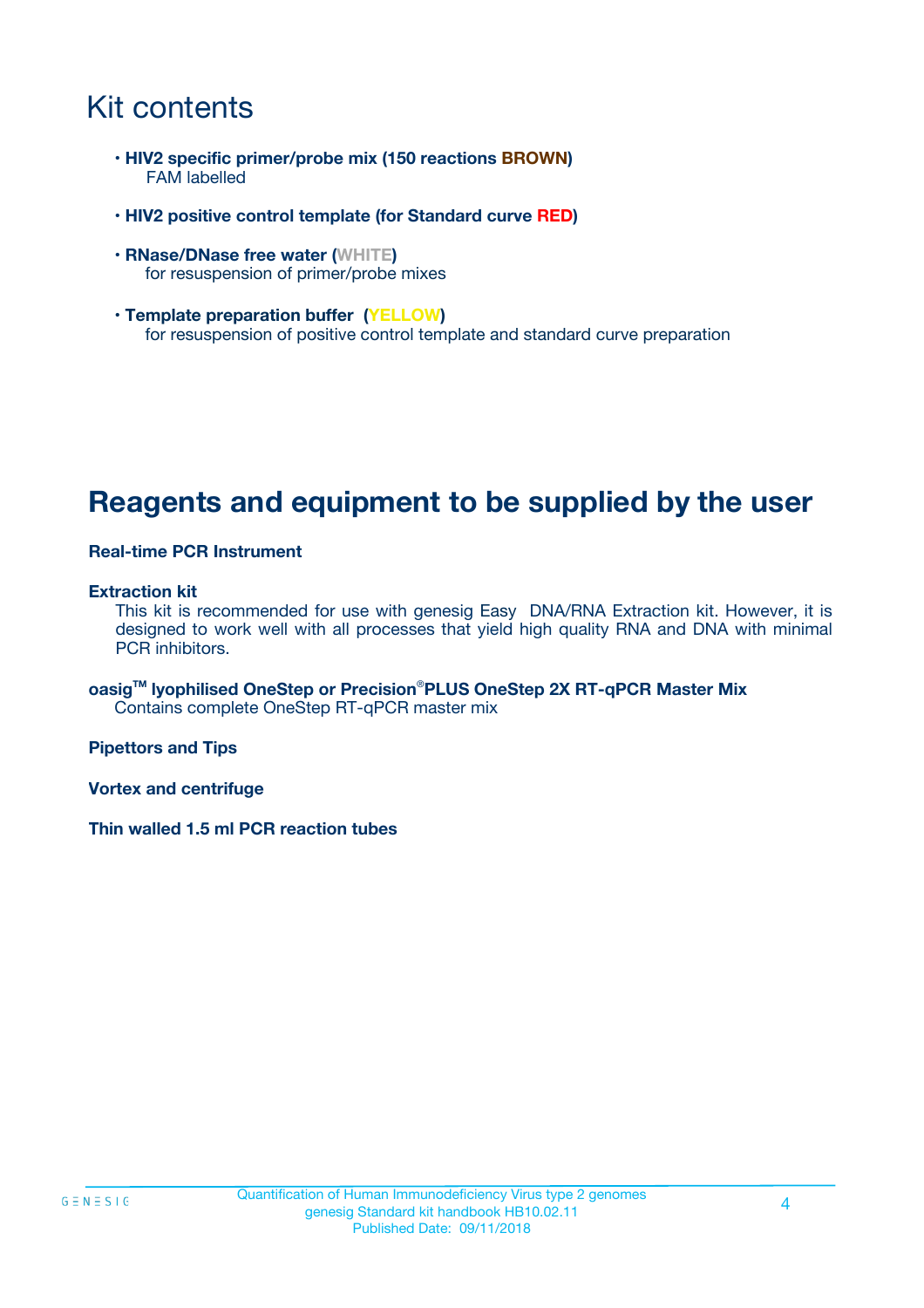### Kit storage and stability

This kit is stable at room temperature but should be stored at -20ºC on arrival. Once the lyophilised components have been resuspended they should not be exposed to temperatures above -20°C for longer than 30 minutes at a time and unnecessary repeated freeze/thawing should be avoided. The kit is stable for six months from the date of resuspension under these circumstances.

If a standard curve dilution series is prepared this can be stored frozen for an extended period. If you see any degradation in this serial dilution a fresh standard curve can be prepared from the positive control.

Primerdesign does not recommend using the kit after the expiry date stated on the pack.

### Suitable sample material

All kinds of sample material suited for PCR amplification can be used. Please ensure the samples are suitable in terms of purity, concentration, and RNA/DNA integrity. Always run at least one negative control with the samples. To prepare a negative-control, replace the template RNA sample with RNase/DNase free water.

### Dynamic range of test

Under optimal PCR conditions genesig HIV2 detection kits have very high priming efficiencies of >95% and can detect less than 100 copies of target template.

### Notices and disclaimers

This product is developed, designed and sold for research purposes only. It is not intended for human diagnostic or drug purposes or to be administered to humans unless clearly expressed for that purpose by the Food and Drug Administration in the USA or the appropriate regulatory authorities in the country of use. During the warranty period Primerdesign genesig detection kits allow precise and reproducible data recovery combined with excellent sensitivity. For data obtained by violation to the general GLP guidelines and the manufacturer's recommendations the right to claim under guarantee is expired. PCR is a proprietary technology covered by several US and foreign patents. These patents are owned by Roche Molecular Systems Inc. and have been sub-licensed by PE Corporation in certain fields. Depending on your specific application you may need a license from Roche or PE to practice PCR. Additional information on purchasing licenses to practice the PCR process may be obtained by contacting the Director of Licensing at Roche Molecular Systems, 1145 Atlantic Avenue, Alameda, CA 94501 or Applied Biosystems business group of the Applera Corporation, 850 Lincoln Centre Drive, Foster City, CA 94404. In addition, the 5' nuclease assay and other homogeneous amplification methods used in connection with the PCR process may be covered by U.S. Patents 5,210,015 and 5,487,972, owned by Roche Molecular Systems, Inc, and by U.S. Patent 5,538,848, owned by The Perkin-Elmer Corporation.

### Trademarks

Primerdesign™ is a trademark of Primerdesign Ltd.

genesig $^\circledR$  is a registered trademark of Primerdesign Ltd.

The PCR process is covered by US Patents 4,683,195, and 4,683,202 and foreign equivalents owned by Hoffmann-La Roche AG. BI, ABI PRISM® GeneAmp® and MicroAmp® are registered trademarks of the Applera Genomics (Applied Biosystems Corporation). BIOMEK® is a registered trademark of Beckman Instruments, Inc.; iCycler™ is a registered trademark of Bio-Rad Laboratories, Rotor-Gene is a trademark of Corbett Research. LightCycler™ is a registered trademark of the Idaho Technology Inc. GeneAmp®, TaqMan® and AmpliTaqGold® are registered trademarks of Roche Molecular Systems, Inc., The purchase of the Primerdesign™ reagents cannot be construed as an authorization or implicit license to practice PCR under any patents held by Hoffmann-LaRoche Inc.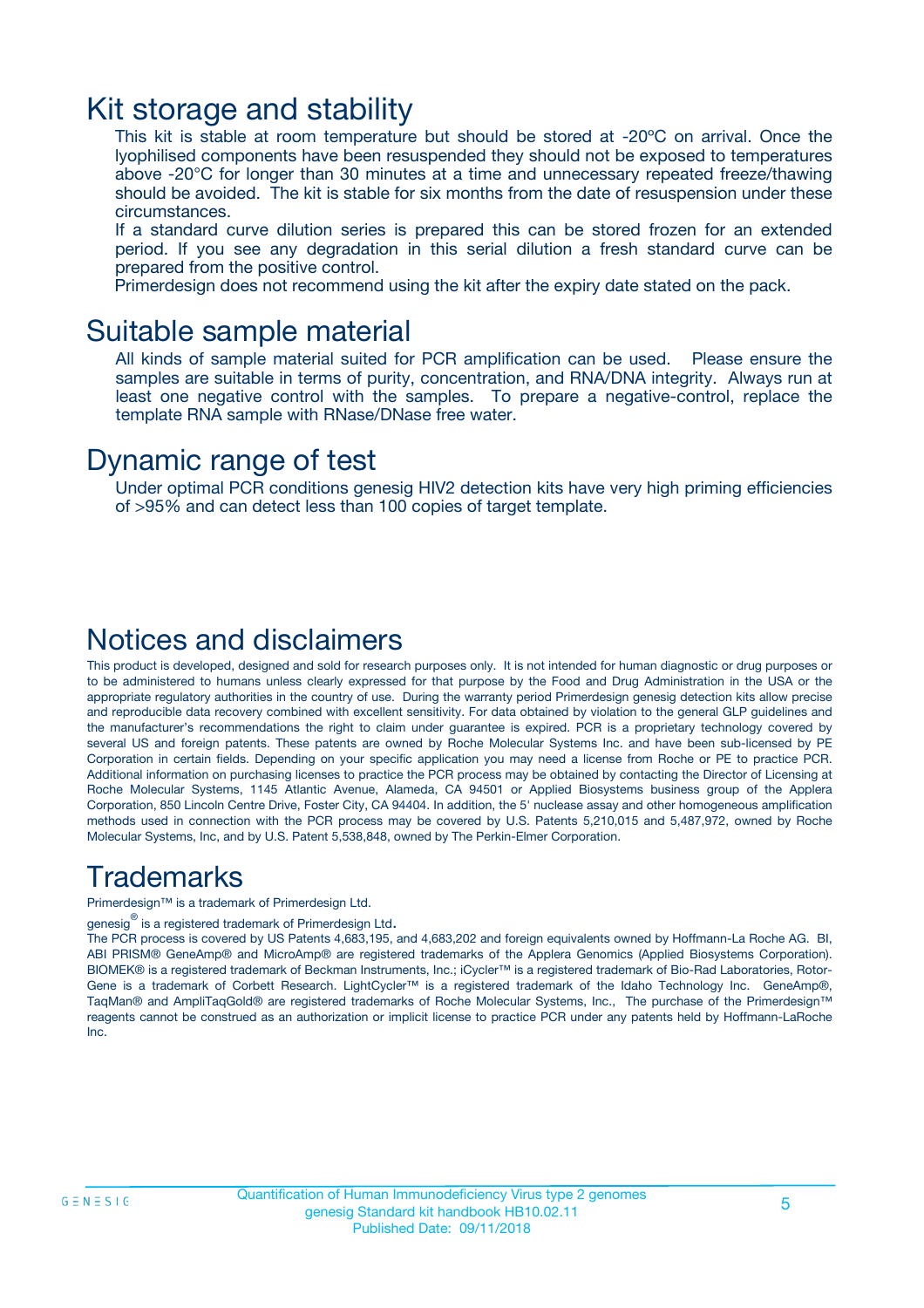# Principles of the test

#### **Real-time PCR**

A HIV2 specific primer and probe mix is provided and this can be detected through the FAM channel.

The primer and probe mix provided exploits the so-called TaqMan® principle. During PCR amplification, forward and reverse primers hybridize to the HIV2 cDNA. A fluorogenic probe is included in the same reaction mixture which consists of a DNA probe labeled with a 5`-dye and a 3`-quencher. During PCR amplification, the probe is cleaved and the reporter dye and quencher are separated. The resulting increase in fluorescence can be detected on a range of qPCR platforms.

#### **Positive control**

For copy number determination and as a positive control for the PCR set up, the kit contains a positive control template. This can be used to generate a standard curve of HIV2 copy number / Cq value. Alternatively the positive control can be used at a single dilution where full quantitative analysis of the samples is not required. Each time the kit is used, at least one positive control reaction must be included in the run. A positive result indicates that the primers and probes for detecting the target HIV2 gene worked properly in that particular experimental scenario. If a negative result is obtained the test results are invalid and must be repeated. Care should be taken to ensure that the positive control does not contaminate any other kit component which would lead to false-positive results. This can be achieved by handling this component in a Post PCR environment. Care should also be taken to avoid cross-contamination of other samples when adding the positive control to the run. This can be avoided by sealing all other samples and negative controls before pipetting the positive control into the positive control well.

#### **Negative control**

To validate any positive findings a negative control reaction should be included every time the kit is used. For this reaction the RNase/DNase free water should be used instead of template. A negative result indicates that the reagents have not become contaminated while setting up the run.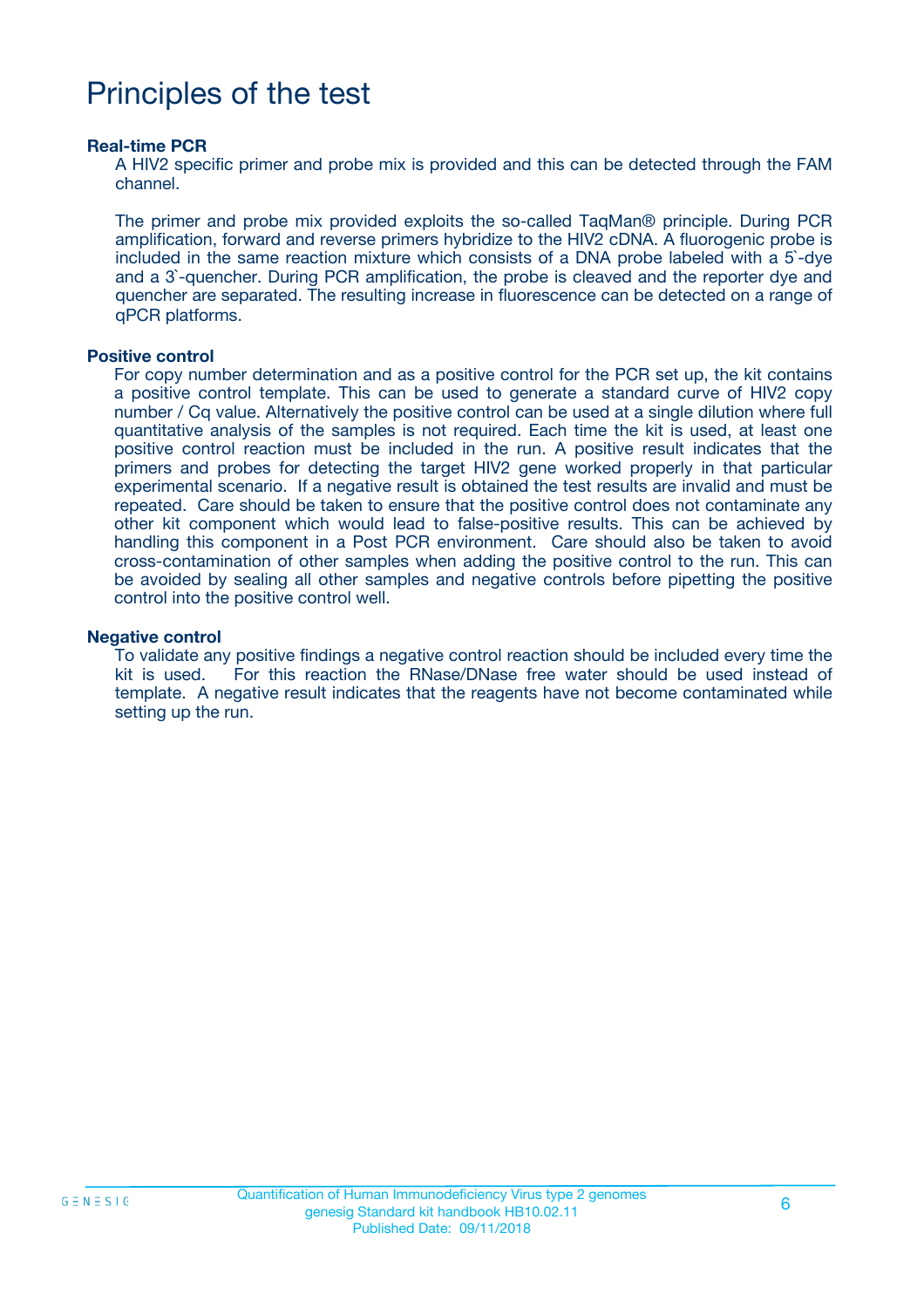### Resuspension protocol

To minimize the risk of contamination with foreign DNA, we recommend that all pipetting be performed in a PCR clean environment. Ideally this would be a designated PCR lab or PCR cabinet. Filter tips are recommended for all pipetting steps.

#### **1. Pulse-spin each tube in a centrifuge before opening.**

This will ensure lyophilised primer and probe mix is in the base of the tube and is not spilt upon opening the tube.

#### **2. Resuspend the kit components in the RNase/DNase free water supplied, according to the table below:**

To ensure complete resuspension, vortex each tube thoroughly.

| Component - resuspend in water | <b>Nolume</b> |
|--------------------------------|---------------|
| <b>Pre-PCR pack</b>            |               |
| HIV2 primer/probe mix (BROWN)  | $165$ $\mu$   |

#### **3. Resuspend the positive control template in the template preparation buffer supplied, according to the table below:**

To ensure complete resuspension, vortex the tube thoroughly.

| Component - resuspend in template preparation buffer |          |
|------------------------------------------------------|----------|
| <b>Post-PCR heat-sealed foil</b>                     |          |
| HIV2 Positive Control Template (RED) *               | ี 500 µl |

\* This component contains high copy number template and is a VERY significant contamination risk. It must be opened and handled in a separate laboratory environment, away from the other components.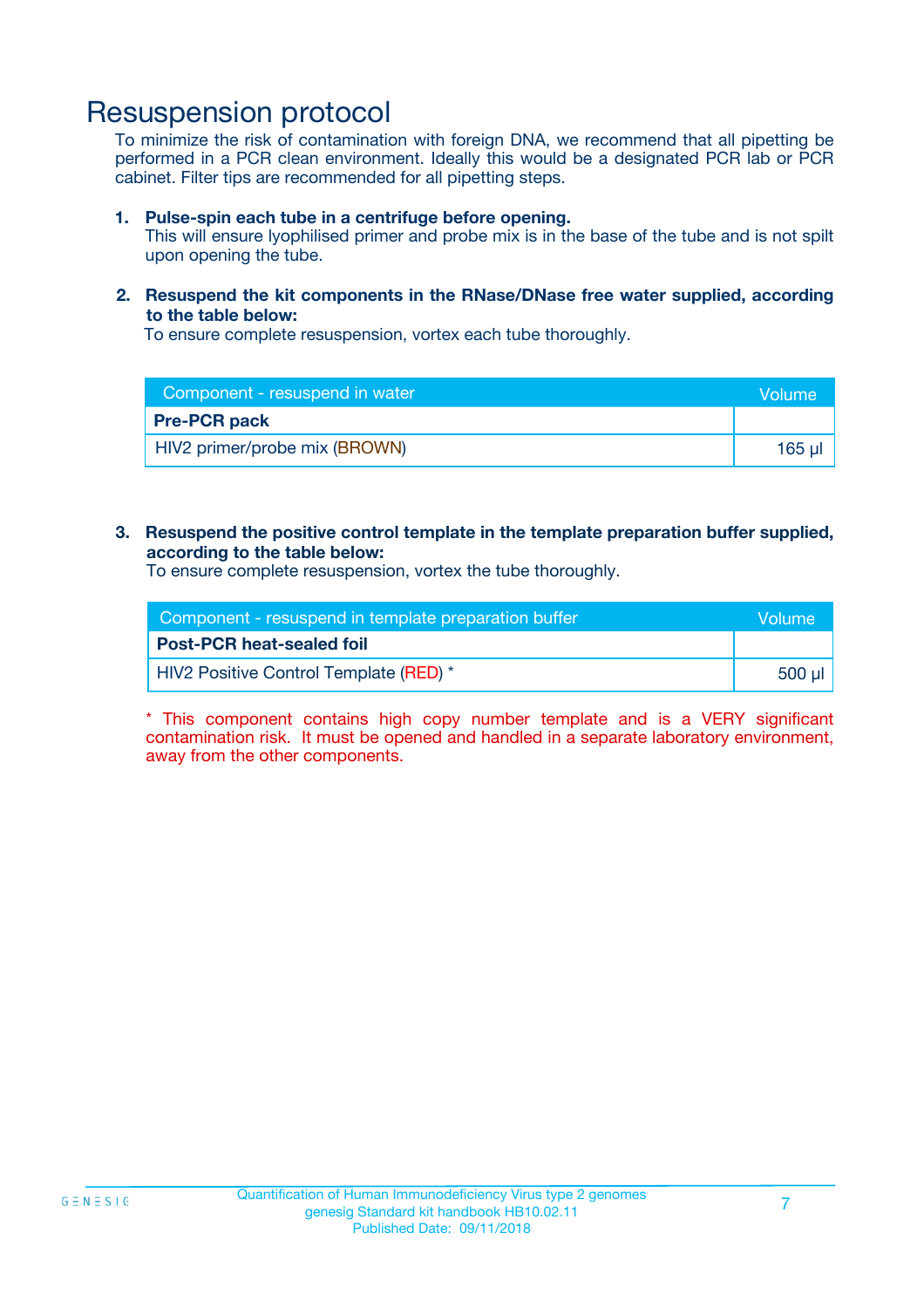## OneStep RT-qPCR detection protocol

A OneStep approach combining the reverse transcription and amplification in a single closed tube is the preferred method. If, however, a two step approach is required see page 10.

#### **For optimum performance and sensitivity.**

All pipetting steps and experimental plate set up should be performed on ice. After the plate is poured proceed immediately to the OneStep amplification protocol. Prolonged incubation of reaction mixes at room temperature can lead to PCR artifacts that reduce the sensitivity of detection.

**1. For each RNA sample prepare a reaction mix according to the table below:** Include sufficient reactions for positive and negative controls.

| Component                                                    | Volume   |
|--------------------------------------------------------------|----------|
| oasig OneStep or PrecisionPLUS OneStep 2X RT-qPCR Master Mix | $10 \mu$ |
| HIV2 primer/probe mix (BROWN)                                | 1 µI     |
| <b>RNase/DNase free water (WHITE)</b>                        | 4 µl     |
| <b>Final Volume</b>                                          | 15 µl    |

- **2. Pipette 15µl of this mix into each well according to your qPCR experimental plate set up.**
- **3. Pipette 5µl of RNA template into each well, according to your experimental plate set up.**

For negative control wells use 5µl of RNase/DNase free water. The final volume in each well is 20ul.

**4. If a standard curve is included for quantitative analysis prepare a reaction mix according to the table below:**

| Component                                                    | Volume   |
|--------------------------------------------------------------|----------|
| oasig OneStep or PrecisionPLUS OneStep 2X RT-qPCR Master Mix | 10 µl    |
| HIV2 primer/probe mix (BROWN)                                | 1 ul     |
| <b>RNase/DNase free water (WHITE)</b>                        | $4 \mu$  |
| <b>Final Volume</b>                                          | $15 \mu$ |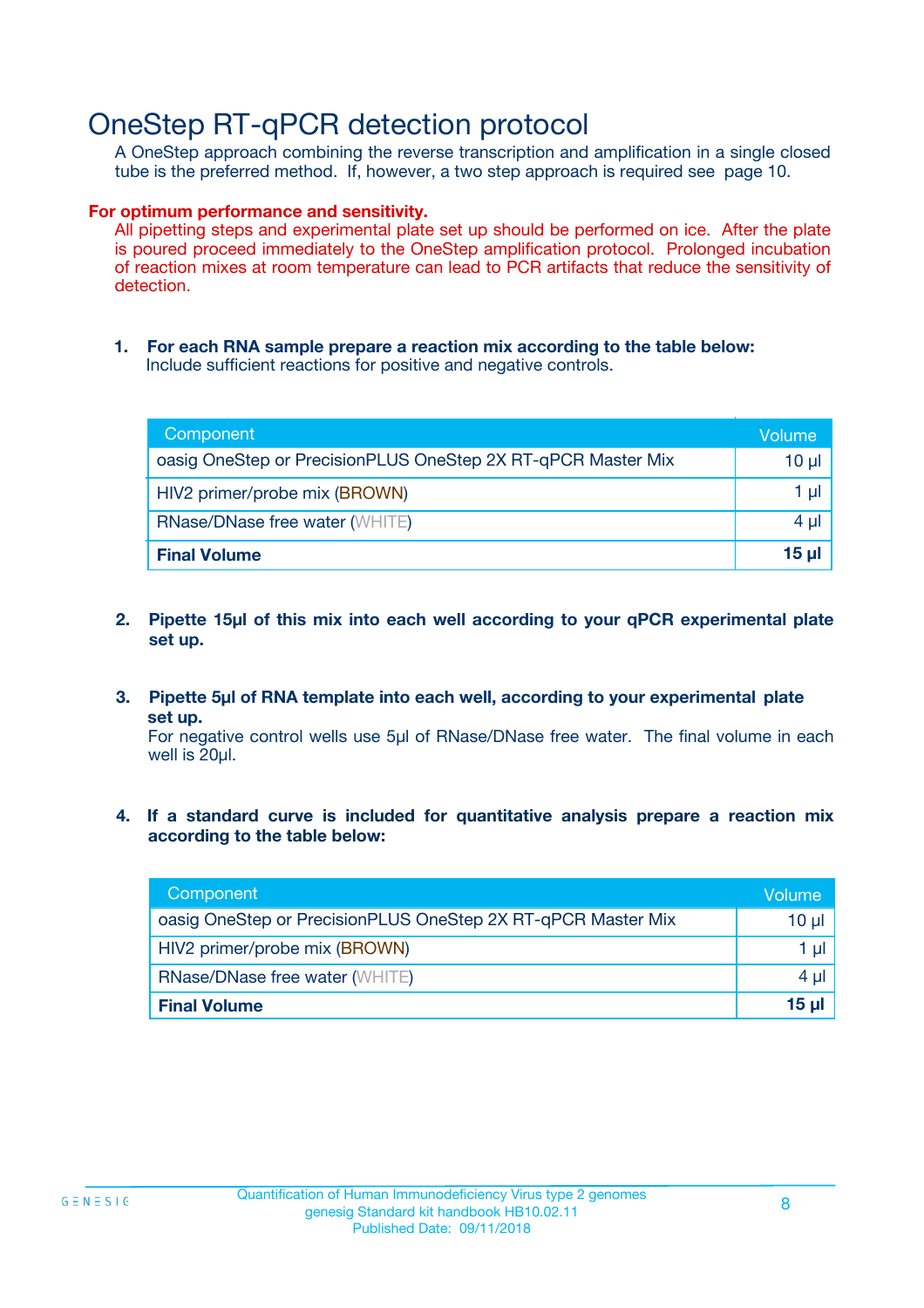#### **5. Preparation of standard curve dilution series**

- 1) Pipette 90µl of template preparation buffer into 5 tubes and label 2-6
- 2) Pipette 10µl of Positive Control Template (RED) into tube 2
- 3) Vortex thoroughly
- 4) Change pipette tip and pipette 10µl from tube 2 into tube 3
- 5) Vortex thoroughly

Repeat steps 4 and 5 to complete the dilution series

| <b>Standard Curve</b>         | Copy Number*           |
|-------------------------------|------------------------|
| Tube 1 Positive control (RED) | $2 \times 10^5$ per µl |
| Tube 2                        | $2 \times 10^4$ per µl |
| Tube 3                        | $2 \times 10^3$ per µl |
| Tube 4                        | $2 \times 10^2$ per µl |
| Tube 5                        | 20 per µl              |
| Tube 6                        | 2 per µl               |

\*The quantitative results produced by the genesig HIV2 kit can be converted to International Units by multiplying copy numbers by 7.16. This conversion factor was developed using RNA/DNA extracted (where applicable) from the WHO International Standard for HIV2.

Users of this kit are advised that the conversion factor serves as a guide. For the highest level of accuracy, it is best practice to calculate conversion factors independently using the WHO International Standard. If unsure, please contact your local sales representative for details regarding the generation of the conversion factor to ensure it is applied in the most appropriate fashion.

**6. Pipette 5µl of standard template into each well for the standard curve according to your plate set up**

The final volume in each well is 20ul.

# OneStep RT-qPCR amplification protocol

Amplification conditions using oasig OneStep or PrecisionPLUS OneStep 2X RT-qPCR Master Mix.

|             | <b>Step</b>                  | <b>Time</b>      | <b>Temp</b>    |
|-------------|------------------------------|------------------|----------------|
|             | <b>Reverse Transcription</b> | $10 \text{ min}$ | 55 °C          |
|             | Enzyme activation            | 2 min            | $95^{\circ}$ C |
| Cycling x50 | Denaturation                 | 10 <sub>s</sub>  | $95^{\circ}$ C |
|             | <b>DATA COLLECTION *</b>     | 60 s             | $60^{\circ}$ C |

\* Fluorogenic data should be collected during this step through the FAM channel